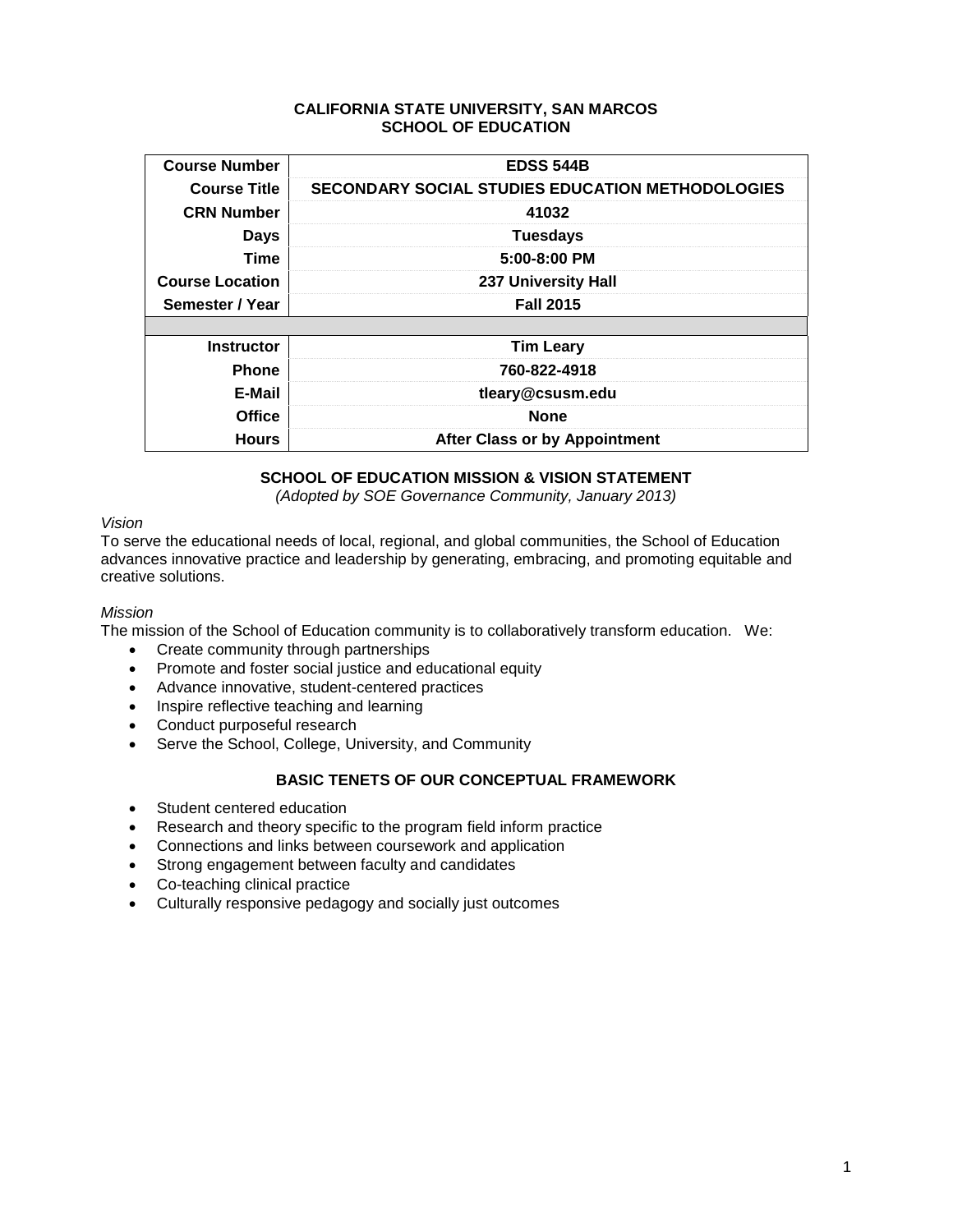# **Table of Contents**

| EDSS 544B SOCIAL STUDIES METHODS COURSE WORK INFORMATION & REQUIREMENTS4 |  |
|--------------------------------------------------------------------------|--|
|                                                                          |  |
|                                                                          |  |
|                                                                          |  |
|                                                                          |  |
|                                                                          |  |
|                                                                          |  |
|                                                                          |  |
|                                                                          |  |
|                                                                          |  |
|                                                                          |  |
|                                                                          |  |
| EDSS 544B COURSE INFORMATION REQUIREMENTS AND ASSIGNMENT DESCRIPTIONS6   |  |
|                                                                          |  |
|                                                                          |  |
|                                                                          |  |
|                                                                          |  |
|                                                                          |  |
|                                                                          |  |
|                                                                          |  |
|                                                                          |  |
|                                                                          |  |
| STRATEGIES NOTEBOOK TEMPLATE FOR 544B: DUE THURSDAY 3/24 BY 11:55 PM  10 |  |
|                                                                          |  |
|                                                                          |  |
|                                                                          |  |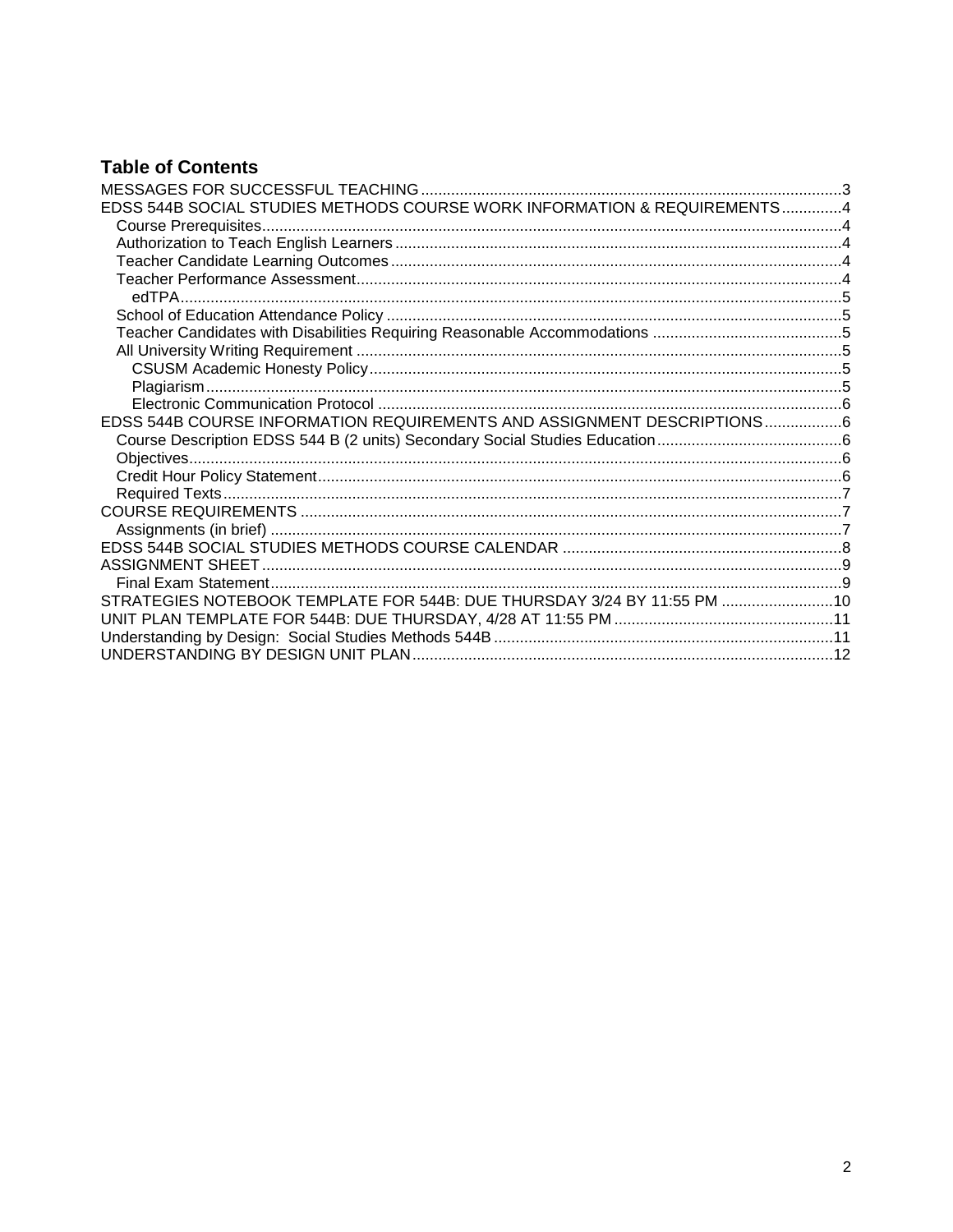# **MESSAGES FOR SUCCESSFUL TEACHING**

<span id="page-2-0"></span>**This is a rigorous program and profession and you are fortunate to be here. Take pride in being part of the program you chose and realize that you represent CSUSM and the teaching profession at all times.**

# **ATTITUDE IS EVERYTHING! Guiding principles:**

#### **1. All Students Can Learn.**

Teachers are responsible for the learning outcomes of every child. Tell your students you believe in them.

### **2. Relationships are the Key to Success. Reputation is Everything. Perception is Reality. This is a year- long interview.**

Be a good colleague. Everyone you encounter may be your unofficial letters of recommendation. Social and Cooperative Skills are needed with students, colleagues, administrators, families and the community. The education community is very small. You never know who knows whom, or who can help you get your ideal teaching position. Candidates who do not understand this early-on may encounter barriers to getting hired. What you do EVERY day matters!

### **3. It's not about you, it is all about your students.**

Learn who your students are, what they value, how they learn and how they feel validated and motivated to learn. Differentiate content, process and product based on each student's readiness learning profile and interests. Be respectful.

### **4. Ensure social justice and equity.**

Teaching is a political act. Effective teachers are change agents. Supporting the status quo is supporting failure. Remember, you cannot change systems with the same practices and processes that were used to create them.

# **5. Listen and learn.**

Pay attention to classroom and workplace discussion protocols. Listen and learn the culture of your school and the community context. Be respectful to your Cooperating Teacher, On-site Liaison and University Supervisor - they are your on-site support team!! Benefit from their expertise and experience. Learn the culture and the politics and develop a positive reputation to position yourself to transform education. At school meetings find ways to confirm and support, not challenge.

# **THE DAY TO DAY**……

#### **6. If You Fail to Plan, You Plan to Fail. Be Prepared. Be reflective.**

You are expected to have a lesson plan for each and every day you teach. Evidence of learning should be monitored continuously and in a variety of ways. Reflect on what worked and what didn't work every period.

#### **7. Engaging Lessons/Activities and Your Positive Attitude Are The Best Management Approach. (refer to #1)**

"Idle hands are the devil's tools" (Chaucer's 'Tale of Melibee', c. 1386). If idleness is the root of mischief, then educators need to make sure they design engaging activities that take into account students' readiness levels, learning profiles and interests. If a lesson challenges students then they will not find ways to challenge you.

#### **8. Do The Work. Step it Up. Try. Actions and Non-Actions Speak. Be present.**

You have to do the work. Push yourself to do your best. Be mindful of your actions, because they speak more than your words. Colleagues and students will judge you on what you do and do not do. A lack of action may reflect poorly on your effectiveness. Colleagues and students will look for evidence of your effectiveness. A lack of evidence can be perceived as

failure. If you observe a problem and do not act, you are sending the message that that action is approved.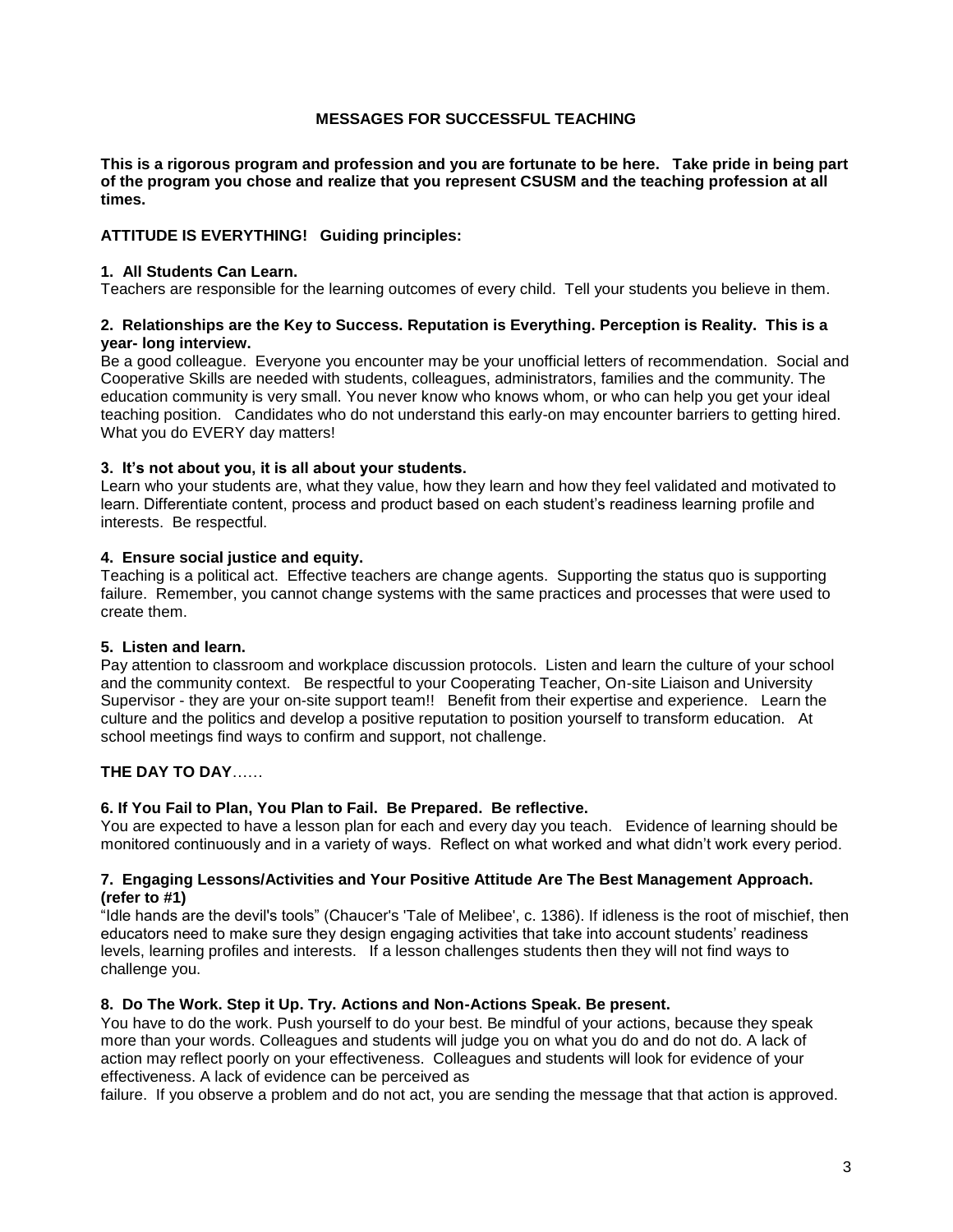# **AND FINALLY…..**

# **9. Be Flexible.**

Be open to and enthusiastic for learning (Disposition 6 & 8).

### **10. Enjoy the Experience.**

Enjoy the developmental process. Have fun with the students. This profession can be life affirming.

### **Assessment of Professional Dispositions**

Assessing a candidate's dispositions within a professional preparation program is recognition that teaching and working with learners of all ages requires not only specific content knowledge and pedagogical skills, but positive attitudes about multiple dimensions of the profession. The School of Education has identified six dispositions – social justice and equity, collaboration, critical thinking, professional ethics, reflective teaching and learning, and life-long learning—and developed an assessment rubric. For each dispositional element, there are three levels of performance - *unacceptable*, *initial target*, and *advanced target*. The description and rubric for the three levels of performance offer measurable behaviors and examples.

The assessment is designed to provide candidates with ongoing feedback for their growth in professional dispositions and includes a self-assessment by the candidate. The dispositions and rubric are presented, explained and assessed in one or more designated courses in each program as well as in clinical practice. Based upon assessment feedback candidates will compose a reflection that becomes part of the candidate's Teaching Performance Expectation portfolio. Candidates are expected to meet the level of *initial target* during the program.

# <span id="page-3-0"></span>**EDSS 544B SOCIAL STUDIES METHODS COURSE WORK INFORMATION & REQUIREMENTS**

# <span id="page-3-1"></span>**Course Prerequisites**

Admission to the Single Subject Program, EDUC 350, EDUC 364, EDUC 422, & EDSS544A

# <span id="page-3-2"></span>**Authorization to Teach English Learners**

This credential program has been specifically designed to prepare teachers for the diversity of languages often encountered in California public school classrooms. The authorization to teach English learners is met through the infusion of content and experiences within the credential program, as well as additional coursework. Teacher candidates successfully completing this program receive a credential with authorization to teach English learners. *(Approved by CCTC in SB 2042 Program Standards, August 02.)*

#### <span id="page-3-3"></span>**Teacher Candidate Learning Outcomes**

Teacher Candidates will be required to complete a Teaching Performance Assessment, show proof of Teacher Performance Expectations and complete critical assessment tasks- specific assignments for this course. It is the teacher candidates responsibility to understand expectations and complete assignments by stated due dates.

# <span id="page-3-4"></span>**Teacher Performance Assessment**

Beginning July 1, 2008 all California credential candidates must successfully complete a state-approved Teacher Performance Assessment (TPA), as part of the credential program of preparation. During the 2015- 16 academic year the CSUSM credential programs will use either the CalTPA (California Teacher Performance Assessment) or the edTPA (Educative Teacher Performance Assessment).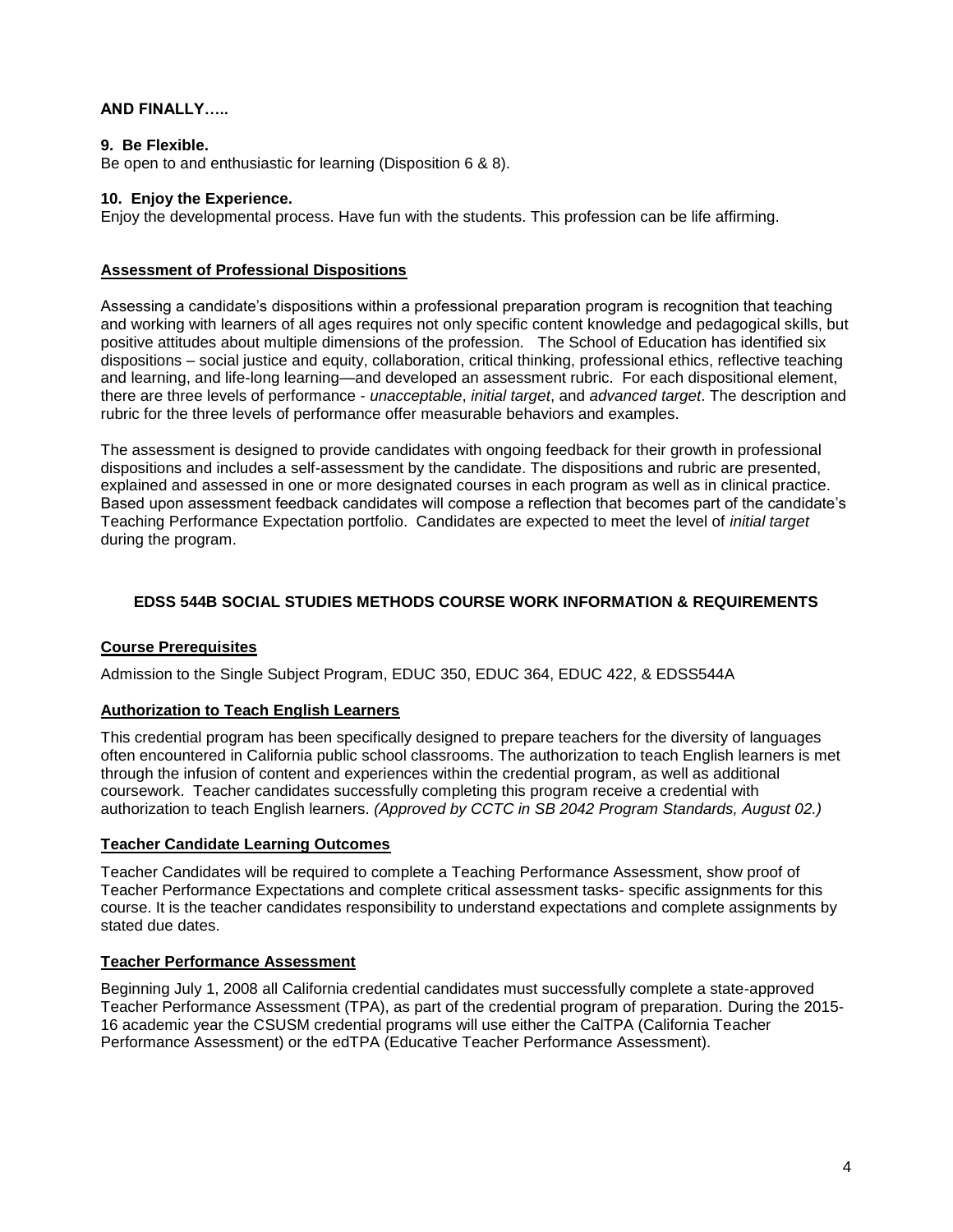# <span id="page-4-0"></span>**edTPA**

Beginning in fall 2015, for newly entering initial candidates, the CSUSM assessment system is the edTPA. To assist with your successful completion of the edTPA, a capstone class is part of your curriculum. In this class edTPA related questions and logistical concerns are addressed. Additional support materials are available on the edTPA website: [http://www.edtpa.com/PageView.aspx?f=GEN\\_Candidates.html](http://www.edtpa.com/PageView.aspx?f=GEN_Candidates.html)

### <span id="page-4-1"></span>**School of Education Attendance Policy**

Due to the dynamic and interactive nature of courses in the School of Education, all teacher candidates are expected to attend all classes and participate actively. At a minimum, a teacher candidate must attend more than 80% of class time, or s/he will not receive a passing grade for the course. Should the teacher candidate have extenuating circumstances, s/he should contact the instructor as soon as possible. *(Adopted by the COE Governance Community, December, 1997.)*

### <span id="page-4-2"></span>**Teacher Candidates with Disabilities Requiring Reasonable Accommodations**

Students with disabilities who require reasonable accommodations must be approved for services by providing appropriate and recent documentation to the Office of Disabled Student Services (DSS). This office is located in Craven Hall 4300, and can be contacted by phone at (760) 750-4905, or TTY (760) 750- 4909. Students authorized by DSS to receive reasonable accommodations should meet with their instructor during office hours or, in order to ensure confidentiality, in a more private setting.

### <span id="page-4-3"></span>**All University Writing Requirement**

The writing requirement of 2500 words will be met through reading responses, teacher interview, strategy matrix, lesson plans and unit plan.

# <span id="page-4-4"></span>**CSUSM Academic Honesty Policy**

Students will be expected to adhere to standards of academic honesty and integrity, as outlined in the Student Academic Honesty Policy. All assignments must be original work, clear and error-free. All ideas/material that are borrowed from other sources must have appropriate references to the original sources. Any quoted material should give credit to the source and be punctuated accordingly.

Academic Honesty and Integrity: Students are responsible for honest completion and representation of their work. Your course catalog details the ethical standards and penalties for infractions. There will be zero tolerance for infractions. If you believe there has been an infraction by someone in the class, please bring it to the instructor's attention. The instructor reserves the right to discipline any student for academic dishonesty, in accordance with the general rules and regulations of the university. Disciplinary action may include the lowering of grades and/or the assignment of a failing grade for an exam, assignment, or the class as a whole.

Incidents of Academic Dishonesty will be reported to the Dean of Students. Sanctions at the University level may include suspension or expulsion from the University.

<span id="page-4-5"></span>Refer to the full Academic Honesty Policy at: [http://www.csusm.edu/policies/active/documents/Academic\\_Honesty\\_Policy.html](http://www.csusm.edu/policies/active/documents/Academic_Honesty_Policy.html)

#### **Plagiarism**

As an educator, it is expected that each candidate (course participant) will do his/her own work, and contribute equally to group projects and processes. Plagiarism or cheating is unacceptable under any circumstances. If you are in doubt about whether your work is paraphrased or plagiarized see the Plagiarism Prevention for Students website [http://library.csusm.edu/plagiarism/index.html.](http://library.csusm.edu/plagiarism/index.html) If there are questions about academic honesty, please consult the University catalog.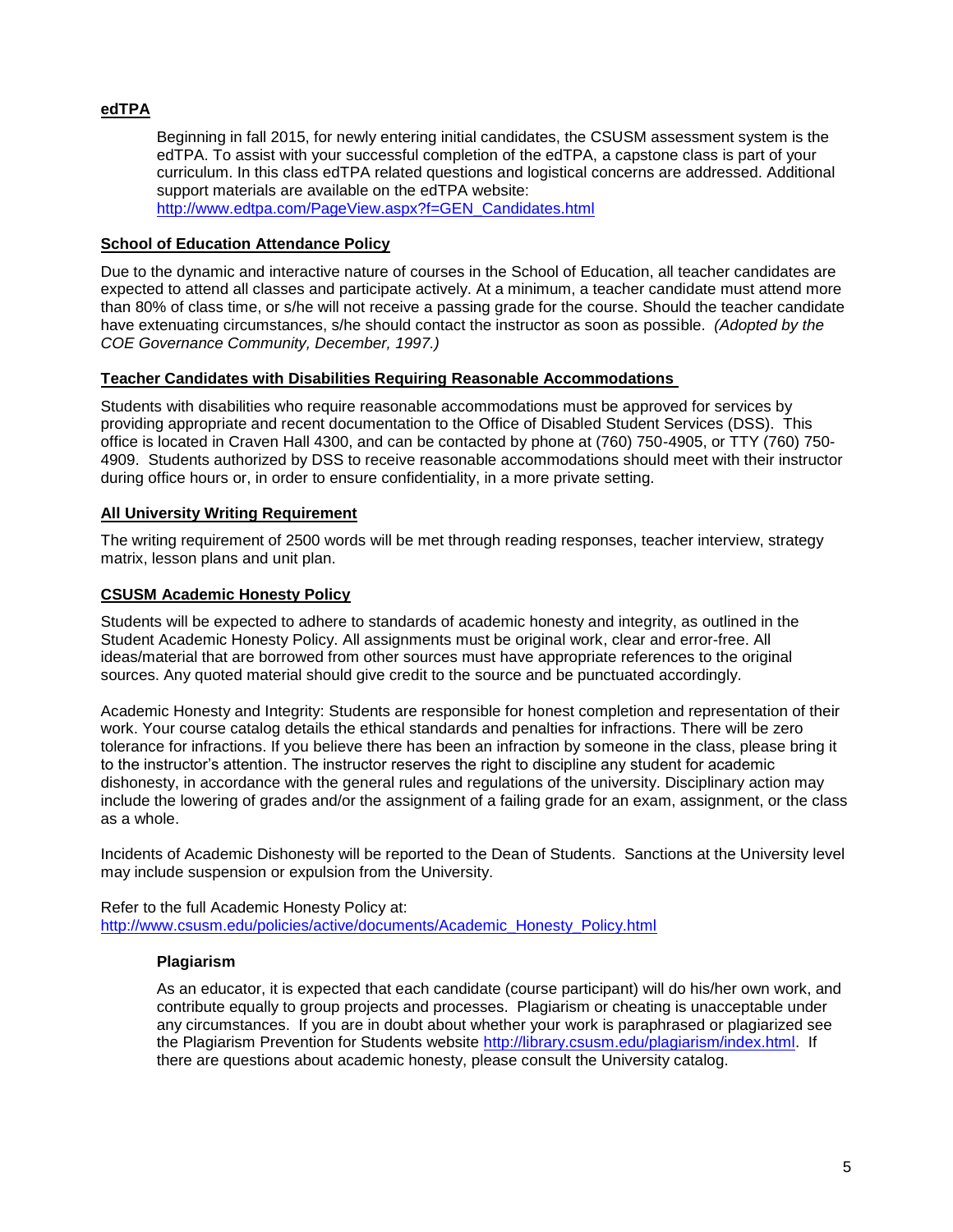# <span id="page-5-0"></span>**Electronic Communication Protocol**

Electronic correspondence is a part of your professional interactions. If you need to contact instructor or other teacher candidates, e-mail is often the easiest way to do so. It is my intention to respond to all received e-mails in a timely manner. Please be reminded that electronic correspondences are a very specific form of communication, with their own form of nuances, meanings, and etiquette. For instance, electronic messages sent with all upper case letters, major typos, or slang, often communicates more than the sender originally intended. With that said, please be mindful of all electronic messages you send, to your colleagues, to faculty members in the School of Education, or to persons within the greater educational community. All electronic messages should be crafted with professionalism and care.

# *Things to consider:*

- Would I say in person what this e-mail specifically says?
- How could this e-mail be misconstrued?
- Does this e-mail represent my highest self?
- Am I sending this e-mail to avoid a face-to-face conversation?

# <span id="page-5-1"></span>**EDSS 544B COURSE INFORMATION REQUIREMENTS AND ASSIGNMENT DESCRIPTIONS**

### <span id="page-5-2"></span>**Course Description EDSS 544 B (2 units) Secondary Social Studies Education**

Focuses on developing an understanding of theory, methodology, and assessment of Social Studies in integrated and inclusive secondary classrooms: Part A. This course is aligned with California's SB 2042 Standards.

# <span id="page-5-3"></span>**Objectives**

During interrelated activities in program coursework and fieldwork, SS history/social science candidates learn and practice ways to:

- 1. state-adopted K-12 academic content standards for students in history while helping students to use history-social science analysis skills at intermediate and advanced levels;
- 2. apply social science concepts to historical issues and enrich the study of history through in-depth case studies, historical literature, and cross-cultural activities;
- 3. encourage civic participation through studies of democratic civic values and constitutional principles;
- 4. deal honestly and accurately with controversial issues in historical or contemporary contexts;
- 5. discuss important roles of culture in world and United States history without bias;
- 6. incorporate a range of critical thinking skills and literacy skills into social studies instruction;
- 7. utilize active forms of social science learning with all students, including simulations, debates, research studies and cooperative projects.

As a result of this course, you will be able to:

- 1. Apply the California History/Social Science Framework, the State H/SS Standards and the CA Common Core Standards to the classroom experience;
- 2. Incorporate primary source materials, the arts, and oral history methods into social studies instruction;
- 3. Become aware of the multitude of community resources available to teachers and the ways in which these resources can be used to strengthen the social studies program;
- 4. Design lesson plans and implement them through a developmentally appropriate unit that reflects the needs of the learning community while infusing a multicultural perspective throughout.
- 5. Design curricula that reflect a variety of instructional strategies and that develop higher-level thinking skills through active participation;

# <span id="page-5-4"></span>**Credit Hour Policy Statement**

Secondary Social Studies Methods is a two unit course, which requires the students to work at least four hours a week outside of class. The four hours a week of work outside of class will be comprised of reading assignments, preparation of classroom presentations, and completion of course assignments.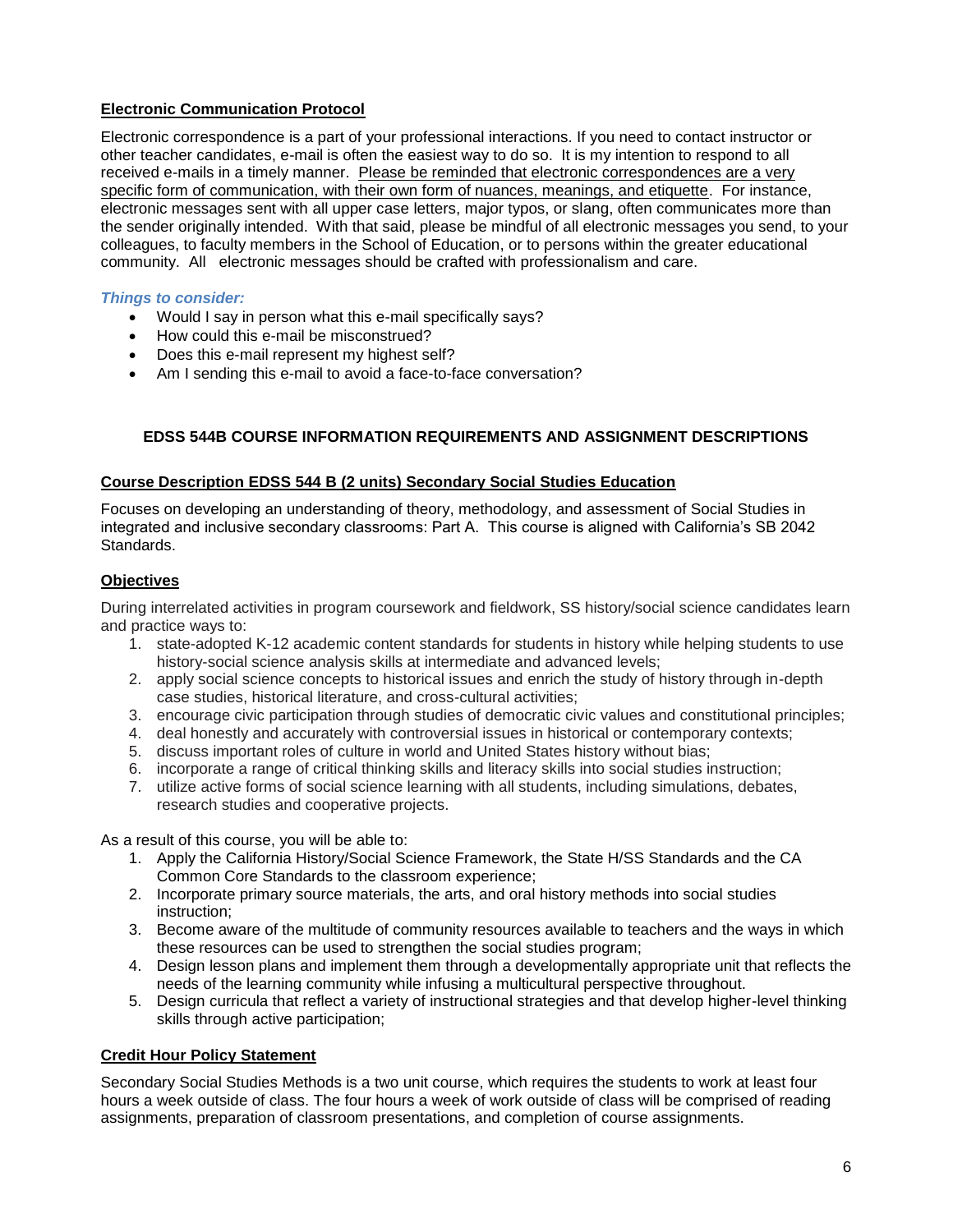# <span id="page-6-0"></span>**Required Texts**

California's Common Core Standards for English Language Arts and Literacy in History/Social Studies, Science and Technical Subjects.<http://www.cde.ca.gov/re/cc/> California Curriculum Frameworks:<http://www.cde.ca.gov/ci/cr/cf/allfwks.asp>

### **COURSE REQUIREMENTS**

<span id="page-6-1"></span>Teacher education is a professional preparation program. It is expected that teacher candidates will come to class prepared to discuss the readings, submit required assignments, and participate in class activities. Teacher candidates are expected to adhere to academic honesty and integrity, standards of dependability, confidentiality and writing achievement. Because it is important for teachers to be able to effectively communicate their ideas to students, parents, colleagues, and administrators, writing that is original, clear and error-free is a priority for the School of Education. Points will be deducted if assignments are submitted late. *Half credit for any late assignments turned in within one week of the original due date. No assignments will be accepted after one week.*

It is expected that work will be turned in on time. Please discuss individual issues with the instructor.

### <span id="page-6-2"></span>**Assignments (in brief)**

- **Strategies Notebook (10 points possible)**: Careful, clear notes of instructional strategies covered in class, with explanations and specific examples of how you used (or would use) the strategies in your unit design and lesson planning
- **Understanding by Design Unit Plan (40 points possible):** Each student will be responsible for creating a unit plan based on the UbD template **Stage I.** Identify standards, enduring understandings, Big Ideas, and the clear, attainable objectives. **Stage II.** Create a performance assessment based on Depth of Knowledge principles that allows students to show their understanding of the Big Idea and answer the Essential Question **Stage III.** Create lesson plans that enable the students to complete the assessment with a advanced level of understanding while incorporating the strategies introduced during the semester in Methods class and in your placement class.
- **Action Research Project and Presentation (40 points possible):** Methods students will conduct an action research activity regarding student understanding of document-analysis. You will create instructions, academic/content vocabulary guides, differentiation, graphic organizers, and a rubric. One lesson will be conducted without the supports, the second with the supports, and the student papers will be studied to create data on the areas of need and successes of the supports.
- **Thoughtful participation (10 points; assessed partially by Professional Dispositions):** Being a teacher involves more than planning lessons and delivering instruction. You must be able to articulate the reasons behind your curricular decisions, to advocate for students, and to defend policies about which you feel strongly. Engaging in professional conversations with parents, administrators, other teachers, and the public is imperative for teachers today. To that end, we expect that each student will participate actively and thoughtfully in each class session.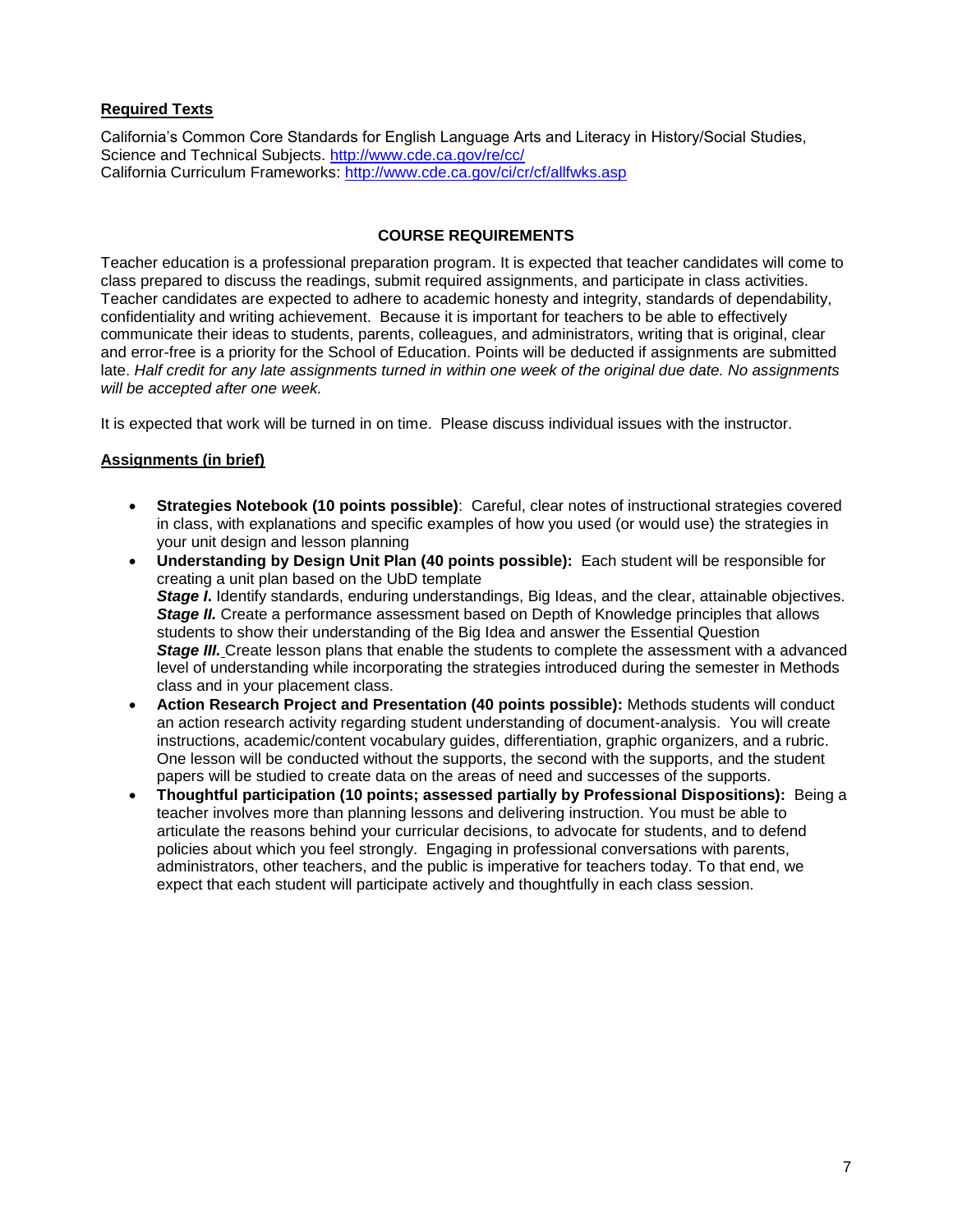# **EDSS 544B SOCIAL STUDIES METHODS COURSE CALENDAR**

<span id="page-7-0"></span>Although this schedule is carefully planned, the instructor reserves the right to make changes based on unforeseen circumstances and teachable moments.

| Session<br>Date | Topic                                                                             | Your Responsibilities                                                                                                                                   |  |
|-----------------|-----------------------------------------------------------------------------------|---------------------------------------------------------------------------------------------------------------------------------------------------------|--|
| #1              | Introductions                                                                     |                                                                                                                                                         |  |
| 1/28            | <b>ICS Guest Speaker</b>                                                          |                                                                                                                                                         |  |
| #2<br>2/2       | <b>Review Syllabus</b>                                                            | Bring syllabus for second semester for your placement class<br>(pacing guide if you do not have access to syllabus)                                     |  |
|                 | 6 Cs Document Analysis                                                            | Bring a few relevant primary sources for a current or near-future<br>unit from your placement class (quotes/excerpts, cartoons,<br>artwork/photos, etc) |  |
|                 |                                                                                   | Have access to the Common Core State Standards                                                                                                          |  |
|                 |                                                                                   | Begin Unit Plan Assignment                                                                                                                              |  |
| #3              |                                                                                   | Have a solid draft of Stage I of UbD unit plan                                                                                                          |  |
| 2/9             | Guest<br>Speaker: Brian Underhill on<br>implementing Tech                         |                                                                                                                                                         |  |
| #4              |                                                                                   | Read posted articles/websites on the various delivery systems                                                                                           |  |
| 2/23            | <b>Guest Speaker: Tay Cooper</b><br>on Games and Simulations                      | Have access to your UbD template                                                                                                                        |  |
| #5<br>3/8       | Sentence frames, writing<br>strategies                                            | Bring your UbD template                                                                                                                                 |  |
| #6              | Bring a pretty good draft of your UbD template for Stages I and                   |                                                                                                                                                         |  |
| 3/15            | <b>Guest Speaker: Elsie</b><br>Aguirre-Simpson on<br><b>Discussion Techniques</b> | Ш                                                                                                                                                       |  |
| #7              |                                                                                   | Strategies Notebook Due by 11:55 PM on 3/24                                                                                                             |  |
| 3/22            | Online<br>(support for completing your<br>UbD template)                           |                                                                                                                                                         |  |
| #8              | Online Class                                                                      | DUE: Completed UbD template with Stages I-III on 4/28                                                                                                   |  |
| 4/5             | (support for completing your<br>UbD template)                                     |                                                                                                                                                         |  |
| #9<br>5/10      | Feedback and evaluations                                                          | Pizza at Flippin'                                                                                                                                       |  |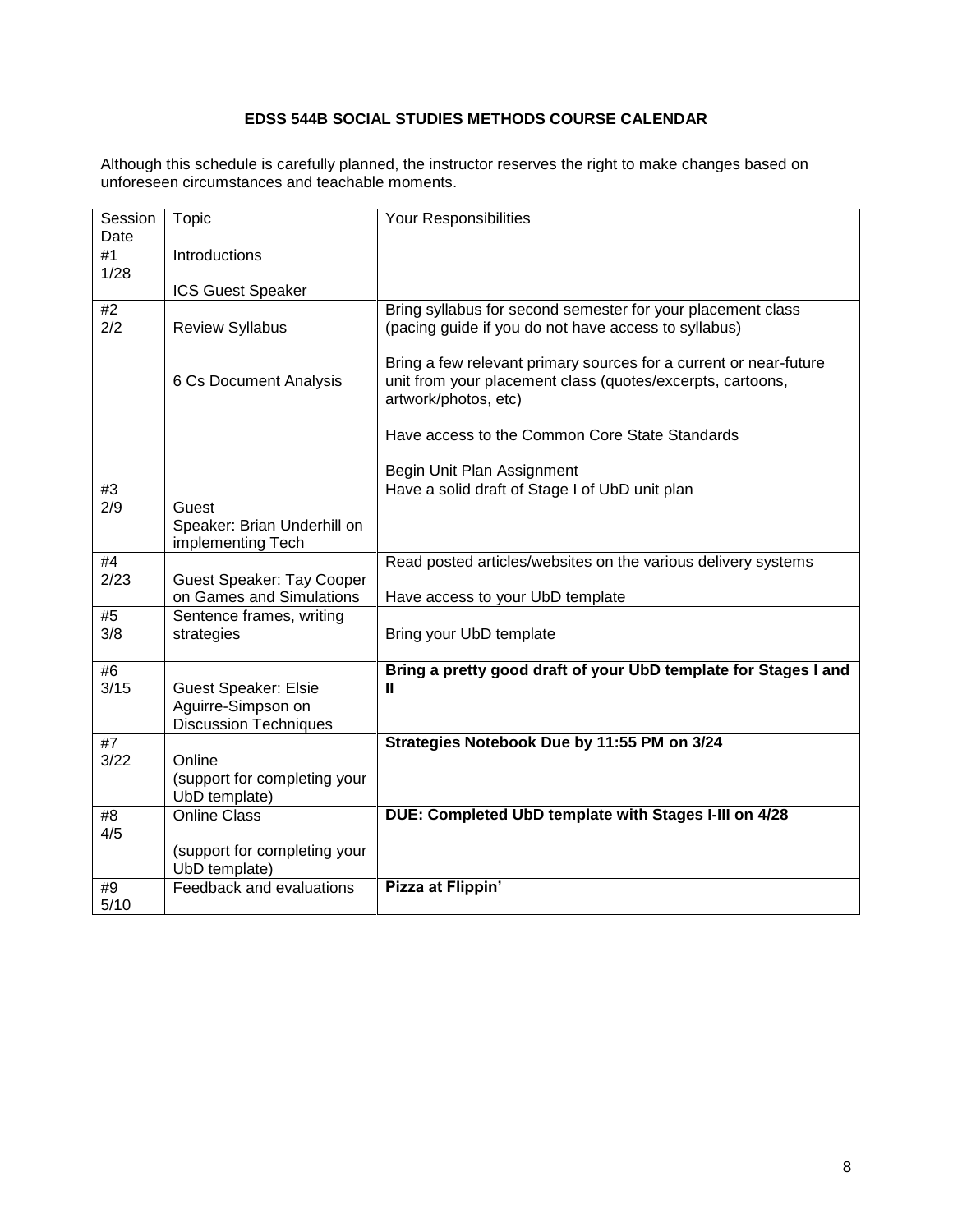# **ASSIGNMENT SHEET**

<span id="page-8-0"></span>EDSS 544B Name\_\_\_\_\_\_\_\_\_\_\_\_\_\_\_\_\_\_\_\_\_\_\_\_\_\_\_\_\_ e-mail\_\_\_\_\_\_\_\_\_\_\_\_\_\_\_\_\_\_\_\_\_\_\_\_ Clinical Practice Class **\_\_\_\_\_ Strategies Notebook (20 points possible)** *Due Thursday, March 24th by 11:55 PM* **\_\_\_\_\_ Unit Plan (70 points possible):** *Due Thursday, April 7th at 11:55 PM* Stage **I\_\_\_\_\_\_\_\_Stage II\_\_\_\_\_ \_\_\_\_\_ Thoughtful participation (10 points possible)**

# <span id="page-8-1"></span>**Final Exam Statement**

There is no final exam for 544B.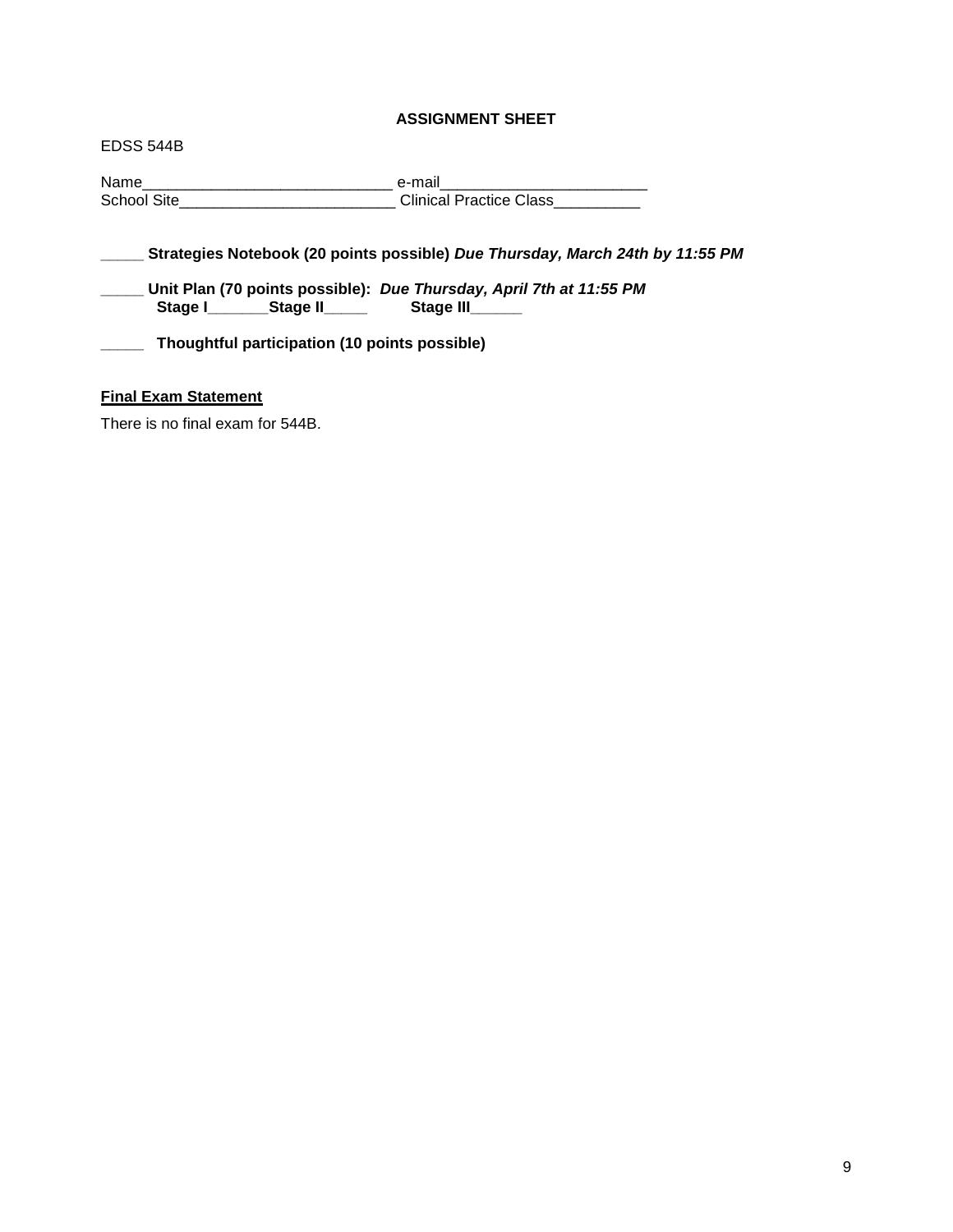# <span id="page-9-0"></span>**STRATEGIES NOTEBOOK TEMPLATE FOR 544B: DUE THURSDAY 3/24 BY 11:55 PM**

- 1. Need multiple entries for each source
- 2. Minimum of 15 entries

| Source                 | <b>Strategy Description</b>                                                                                                                                                                                                                                                                                 | <b>Practical Use of Strategy</b>                                                                                                                                                                                                                                                                               |
|------------------------|-------------------------------------------------------------------------------------------------------------------------------------------------------------------------------------------------------------------------------------------------------------------------------------------------------------|----------------------------------------------------------------------------------------------------------------------------------------------------------------------------------------------------------------------------------------------------------------------------------------------------------------|
| Methods                | The 6 Cs for Primary Sources are<br>Content, Citation, Context,<br>Connections, Communication,<br>Conclusions, The strategy has the<br>students look for and organize the<br>supplemental document into facts, the<br>source, relevant information, prior<br>knowledge, reliability and make<br>conclusions | Valuable strategy for document<br>analysis, such as a document-based<br>question or any exercise requiring the<br>students to utilize primary sources to<br>support their claims. Also useful when<br>students are being asked to consider<br>multiple points of view from various<br>primary source documents |
| Cooperating<br>Teacher |                                                                                                                                                                                                                                                                                                             |                                                                                                                                                                                                                                                                                                                |
| Observations           |                                                                                                                                                                                                                                                                                                             |                                                                                                                                                                                                                                                                                                                |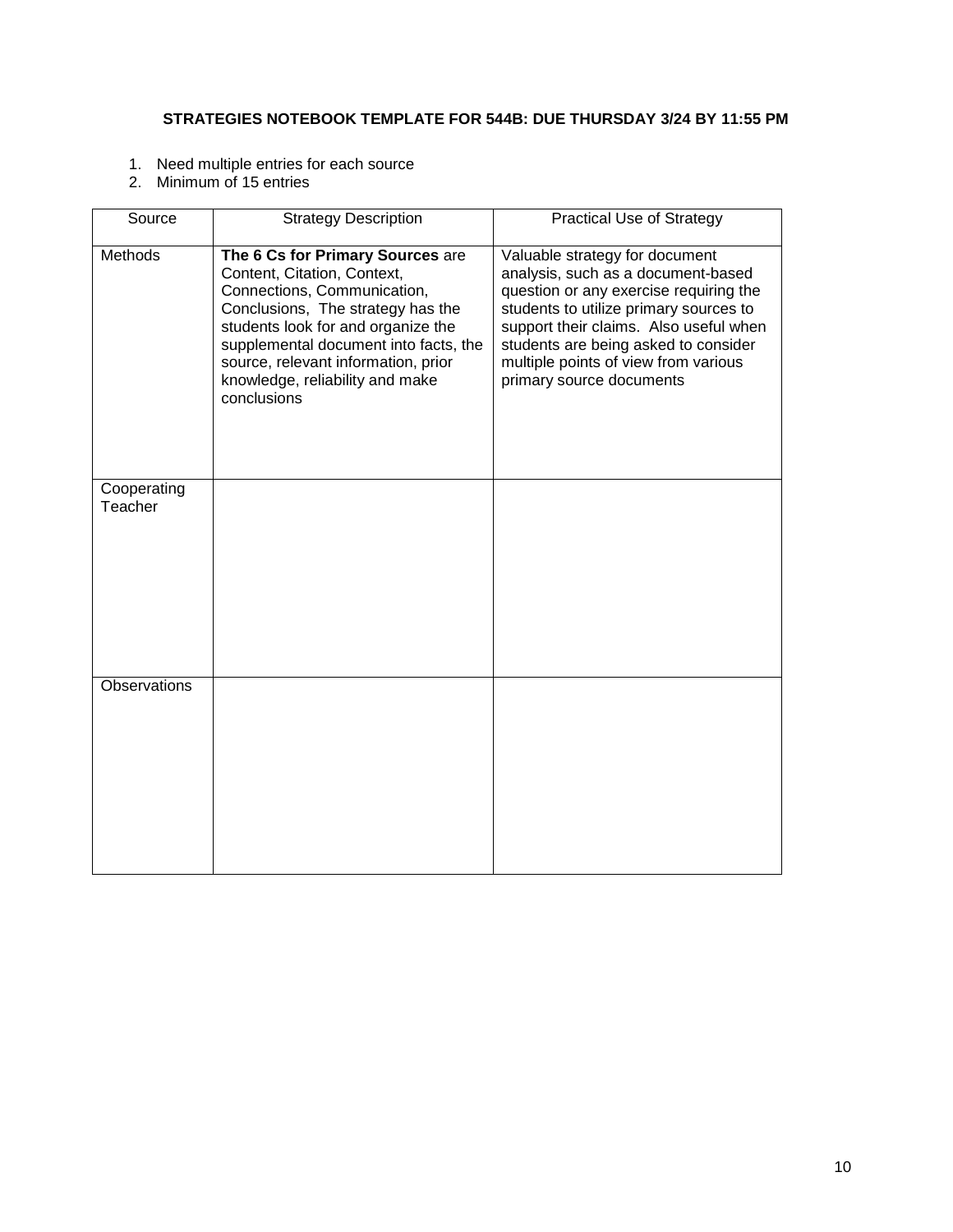# **UNIT PLAN TEMPLATE FOR 544B: DUE THURSDAY, 4/28 AT 11:55 PM**

<span id="page-10-1"></span><span id="page-10-0"></span>

| Understanding by Design: Social Studies Methods 544B                                                                           |                                      |  |  |  |
|--------------------------------------------------------------------------------------------------------------------------------|--------------------------------------|--|--|--|
| <b>Designer Name(s):</b><br><b>Subject Area:</b><br><b>Unit Title/Focus:</b><br><b>Estimated Amount of Instructional Time:</b> | Date:<br>Grade Level(s):             |  |  |  |
|                                                                                                                                | <b>Stage 1 - Desired Results</b>     |  |  |  |
| <b>State Content and Skill Standards:</b>                                                                                      |                                      |  |  |  |
| <b>Enduring Understandings:</b><br>Students will understand that                                                               | <b>Essential Questions:</b>          |  |  |  |
|                                                                                                                                | <b>Big Idea(s)</b>                   |  |  |  |
|                                                                                                                                |                                      |  |  |  |
| What students will kno                                                                                                         | What students will be able to do:    |  |  |  |
|                                                                                                                                | <b>Stage 2 - Assessment Evidence</b> |  |  |  |
| Performance Tasks:                                                                                                             | Other Evidence:                      |  |  |  |
| <b>Stage 3 - Learning Plan</b>                                                                                                 |                                      |  |  |  |
| Learning Activities:                                                                                                           |                                      |  |  |  |